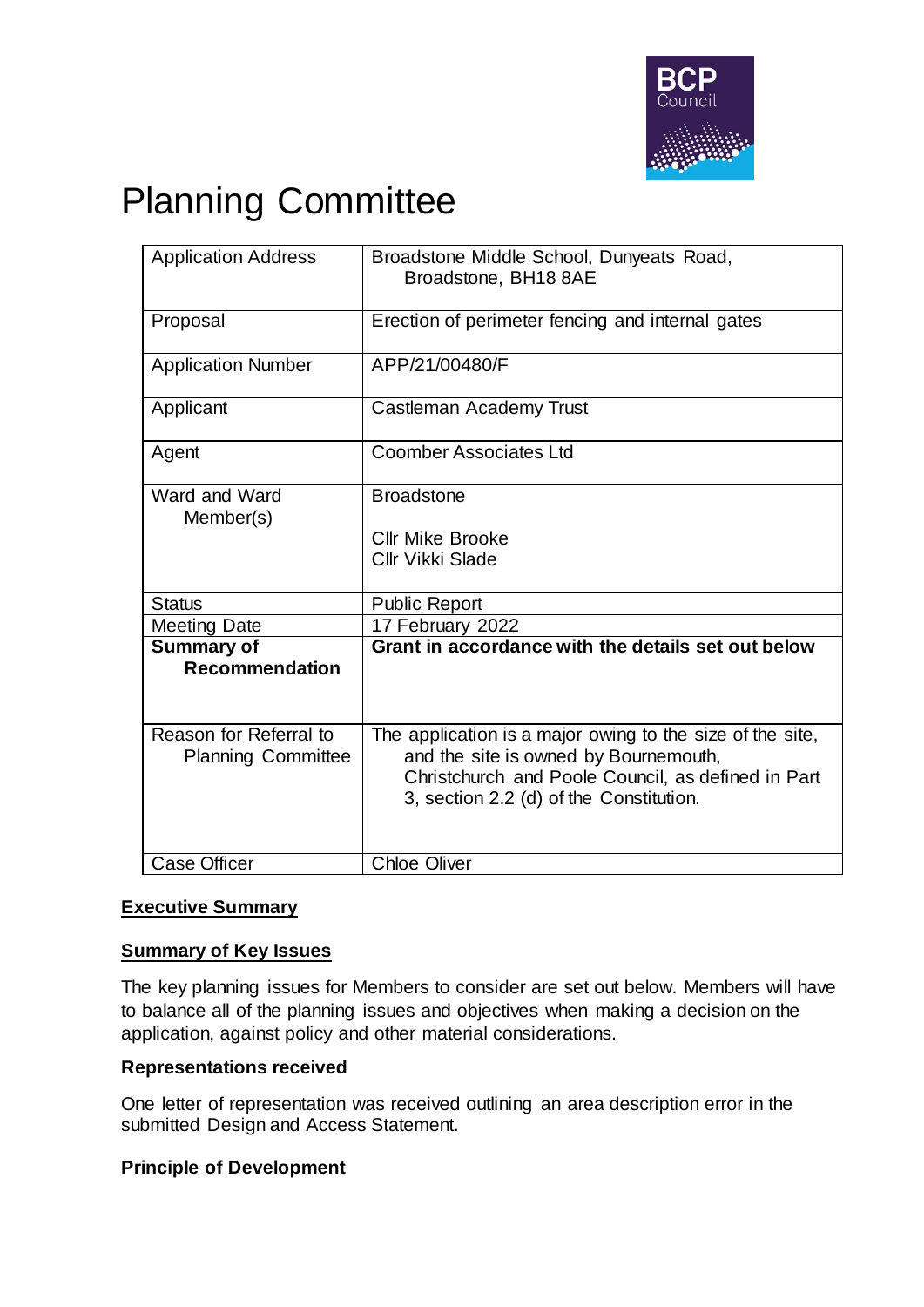The principle is acceptable on the basis of Paragraph 97 of the NPPF, which puts emphasis on safety and security in development, which in this instance is reflected in the need to safeguard pupils at the school.

## **Design, Scale and Appearance**

The fencing would be 2.4m high, metal mesh fencing coloured green, and would surround the entire perimeter of the school, and also partly secure internal parts of the site, namely the car park, from the school. There would be various pedestrian gates installed around the perimeter, and also a vehicular access gate to the front.

## **Impact on the Green Belt**

As the form of development proposed does not fall in to an exception category within paragraphs 149 and 150 the NPPF, very special circumstances need to arise in order to balance the harm to the Green Belt. The development is required for the safeguarding of pupils at an education facility. Safe and secure development is an objective within the NPPF under paragraph 97. It is felt that very special circumstances are met.

# **Impact on Residential Amenity**

The proposal would be of a height and design that would not lead to significant harm to the direct neighbour at No.69, nor would it lead to harm to residential properties opposite the site on the southern side of Dunyeats Road.

# **Transport Considerations**

The fence would provide sufficient visibility to vehicular traffic and pedestrians, and a sufficient space to pull off of the highway in front of the vehicular gates would remain, and therefore would maintain highway safety.

# **Trees and Landscaping**

There would be pruning of trees around the perimeter of the site to facilitate the construction and placement of the fence. Some of these trees are covered by a tree Preservation Order. There would also be some shrub removal, and the removal of a group of trees within the site (not covered by a Tree Preservation Order). The works are considered acceptable, and would not affect the longevity of the trees, although it is acknowledged that there would be some slight short term impact on visual amenities, but overall the verdant character of the site would remain. Installation of the fence would take place in such a way to prevent harm to the roots of protected trees.

## **Ecology and Biodiversity**

An ecology report has been submitted to accompany the application, which has been considered by a Council Environmental (Ecology) Officer, who is satisfied that there would be no harm to ecological features which could be present around the perimeter, or close to, the site, with the recommendations and enhancements within the report to be secured by condition. Due to the loss of trees and proposed pruning, it is also considered necessary to enhance the tree stock further on the site, and also in the interest of biodiversity enhancement, and so two replacement trees are also considered appropriate mitigation, to be secured by condition.

# **Summary**

On balance of all aspects of the scheme, the proposal is considered acceptable, and is recommended for approval.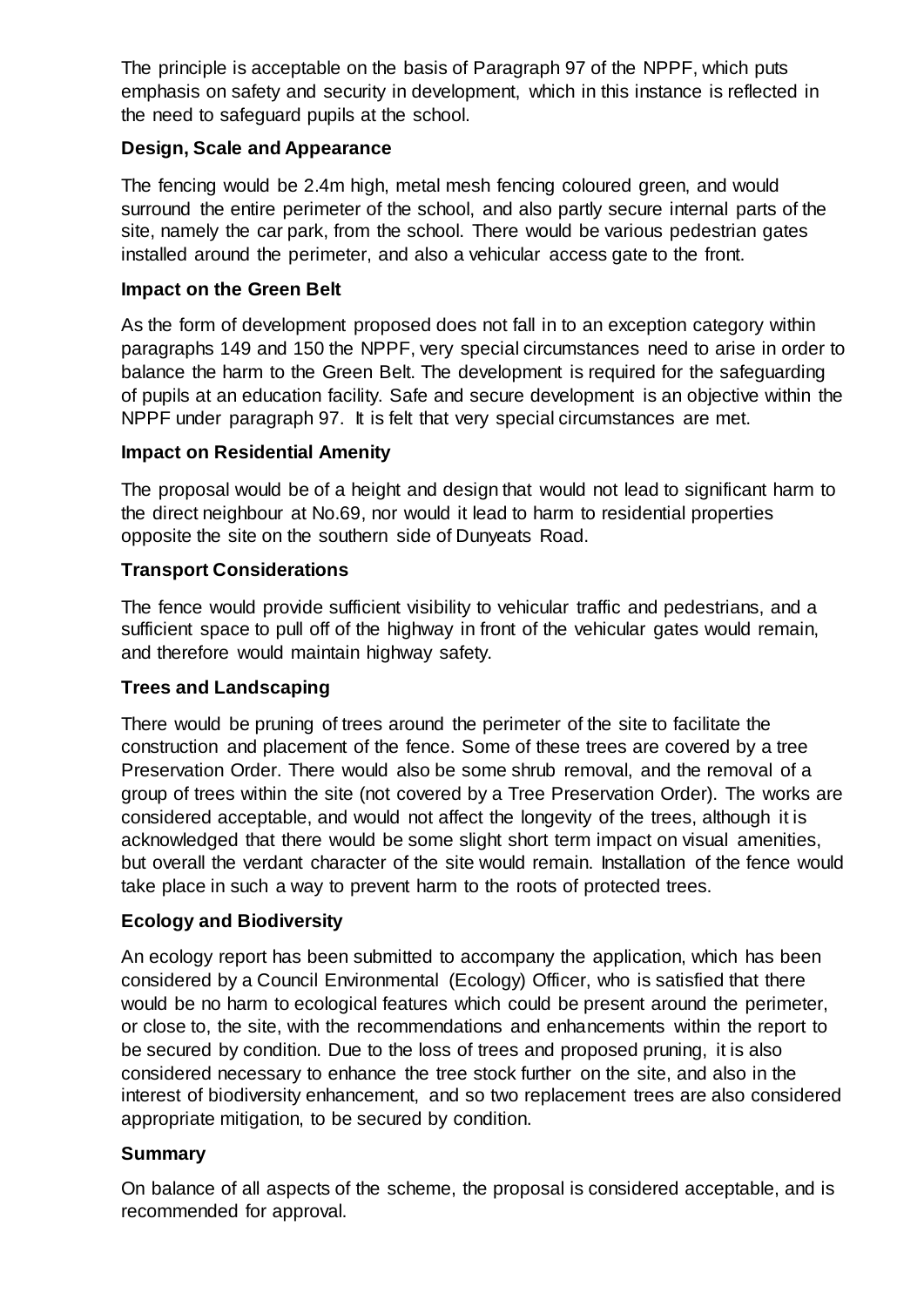## **Description of Proposal**

1. The proposal is for 2.4m high metal mesh fencing, and access gates at various points, around the perimeter of the school site, and within the car park, to provide a safer environment for the attendees of the school.

## **Description of Site and Surroundings**

- 2. The site is occupied by Broadstone Middle School and is located on the northern side of Dunyeats Road. The school buildings are set back into the site from Dunyeats Road which is elevated in relation to the school buildings with a belt of trees located to the front of the buildings. The school buildings comprise of single storey buildings towards their southern end with two-storey buildings towards the northern end of the group of buildings and set further back into the site from the Dunyeats Road frontage. The site is largely enclosed by a chain link fence of around 1m in height, although this is in poor condition and failing in parts. There are some metal gates and railings to the vehicle and pedestrian entrances at the front of the site, and these are around 1.2m in height.
- 3. Vehicular access to the overall school site is from Dunyeats Road and leads to a car parking area that is located to the western side of the school buildings. There is a caretaker's property (No.71 Dunyeats Road) that is also located to the western side of the school buildings, as well as an area of hardstanding. To the eastern and northern sides of the school buildings are hard surfaced playground areas, multi-purpose tennis courts/football pitches, and a large playing field. The majority of this area to the north of the school buildings is sited within the designated Green Belt.
- 4. To the eastern and western sides of the overall school is dense woodland whilst to the north is heathland, all of which is designated as a SSSI. There is a partly dense woodland boundary between the school and heathland. The area of heathland to the north of the site forms part of the Dorset Heathlands Special Protection Area (SPA) and Ramsar site and Dorset Heaths Special Area of Conservation (SAC). The site is also located within 400 metres of Canford Heath and is also in close proximity to the Ridgeway and Broadstone Park Conservation Area, with the Tudor and Golf Links Road Conservation Area beyond this. The trees to the west and north of the site are covered by an Area Tree Preservation Order.
- 5. Dunyeats Road to either side of the application site and on the opposite side of the road is characterised by large, detached dwellings that are set within substantial sized plots with well-established landscape planting and mature trees that provides a verdant character and appearance to the street scene.

## **Relevant Planning History:**

6. **2020** – Erection of a freestanding temporary structure (APP/20/01520/F) **Approved** and implemented.

## 7. **Constraints**

- SSSI, SPA and SAC.
- TPO  $(86/182)$  Dunyeats Area Part 1.
- Green Belt.
- Conservation Area.

## **Public Sector Equalities Duty & Other relevant duties**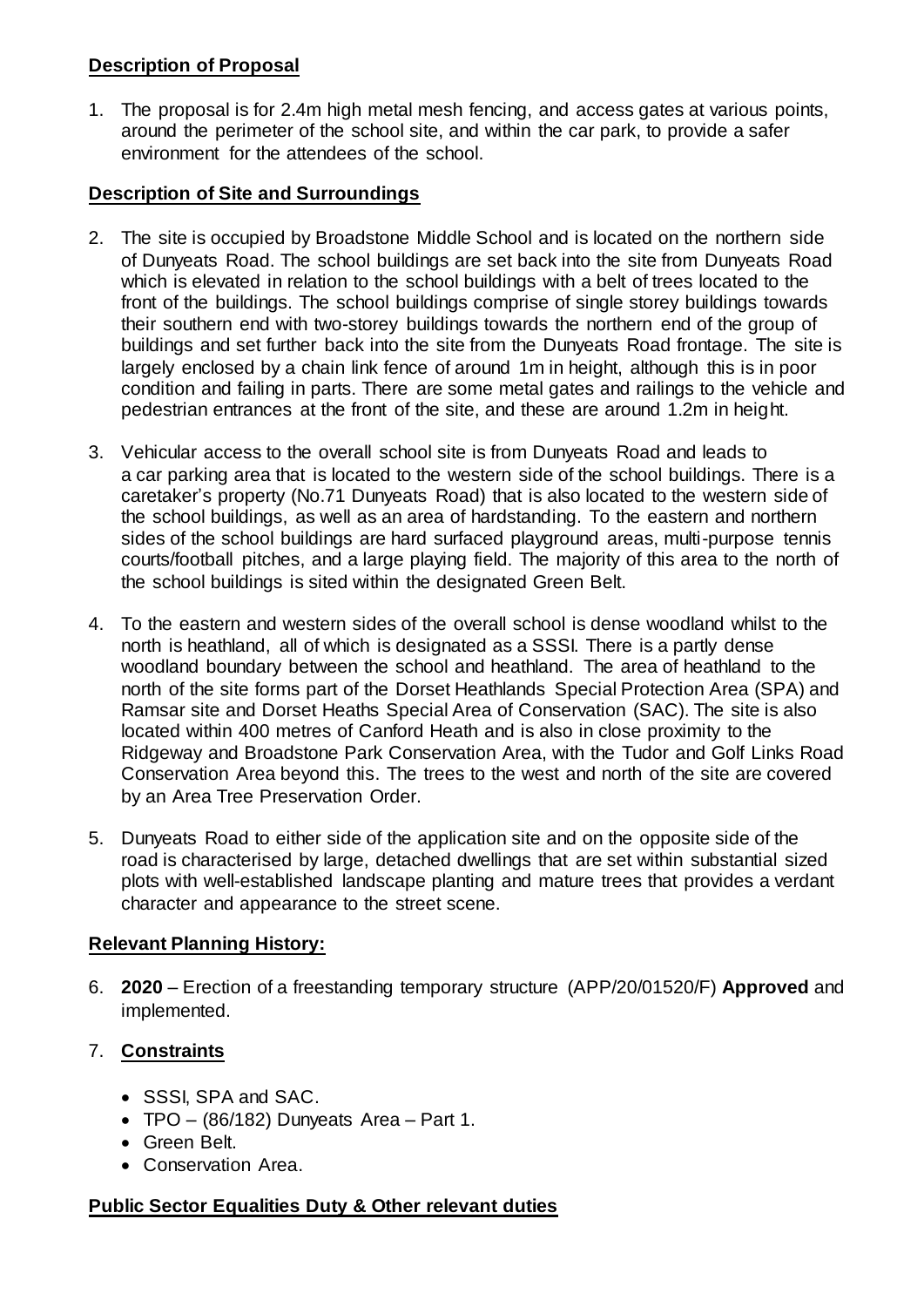- 8. In accordance with section 149 Equality Act 2010, in considering this proposal due regard has been had to the need to
	- eliminate discrimination, harassment, victimisation and any other conduct that is prohibited by or under this Act;
	- advance equality of opportunity between persons who share a relevant protected characteristic and persons who do not share it;
	- foster good relations between persons who share a relevant protected characteristic and persons who do not share it.

In accordance with section 40 Natural Environment and Rural Communities Act 2006, in considering this application, regard has been had, so far as is consistent with the proper exercise of this function, to the purpose of conserving biodiversity.

For the purposes of this application, in accordance with section 17 Crime and Disorder Act 1998, due regard has been had to, including the need to do all that can reasonably be done to prevent, (a) crime and disorder in its area (including anti-social and other behaviour adversely affecting the local environment); (b) the misuse of drugs, alcohol and other substances in its area; and (c) re-offending in its area.

## **Consultations**

- 9. **Arboricultural Officer** Removal of holly, cherry laurel and rhododendron understory are necessary and small scale, but will recover quickly. Tree removal (T3g) required to facilitate new fence however T3g are low quality specimens, and impractical to reroute fencing. Pruning works to lift lowest branches of T1g, T2g T4w, T7w, T8w, T9, T11w and T12g is required to facilitate installation of fencing and provide adequate clearance (3m). It will result in small diameter pruning wounds, but will be tolerated by trees in question, and would not unduly impact on the health of the trees or value within the landscape. Grant with condition.
- 10. **BCP Highways**  The proposal would have no adverse impact on highway safety. The proposal is supported.
- 11. **Dorset Police** The gates and fencing meet the standards of the Police Approved scheme Secured By Design. No objections.
- 12. **Natural England** No comments to make.
- 13. **Flooding and Coastal Erosion Risk Management** The fence at the northern end of the site would be built across a natural surface water drainage flow route. Debris can get caught on such a fence, effectively forming a dam and impeding flow. In this case, nowhere will flood (other than school grounds), but fence should be of a robust design across northern end, and should be inspected and cleaned after any major flood event.
- 14. **BCP Environmental Officer (Ecology)** The submitted Ecology report is acceptable. Recommendations in Section 5.3 and enhancements in section 5.4 to be implemented in full.

#### **Representations**

15. One letter of representation has been received, advising of an error within the submitted Design and Access Statement regarding the location of the school.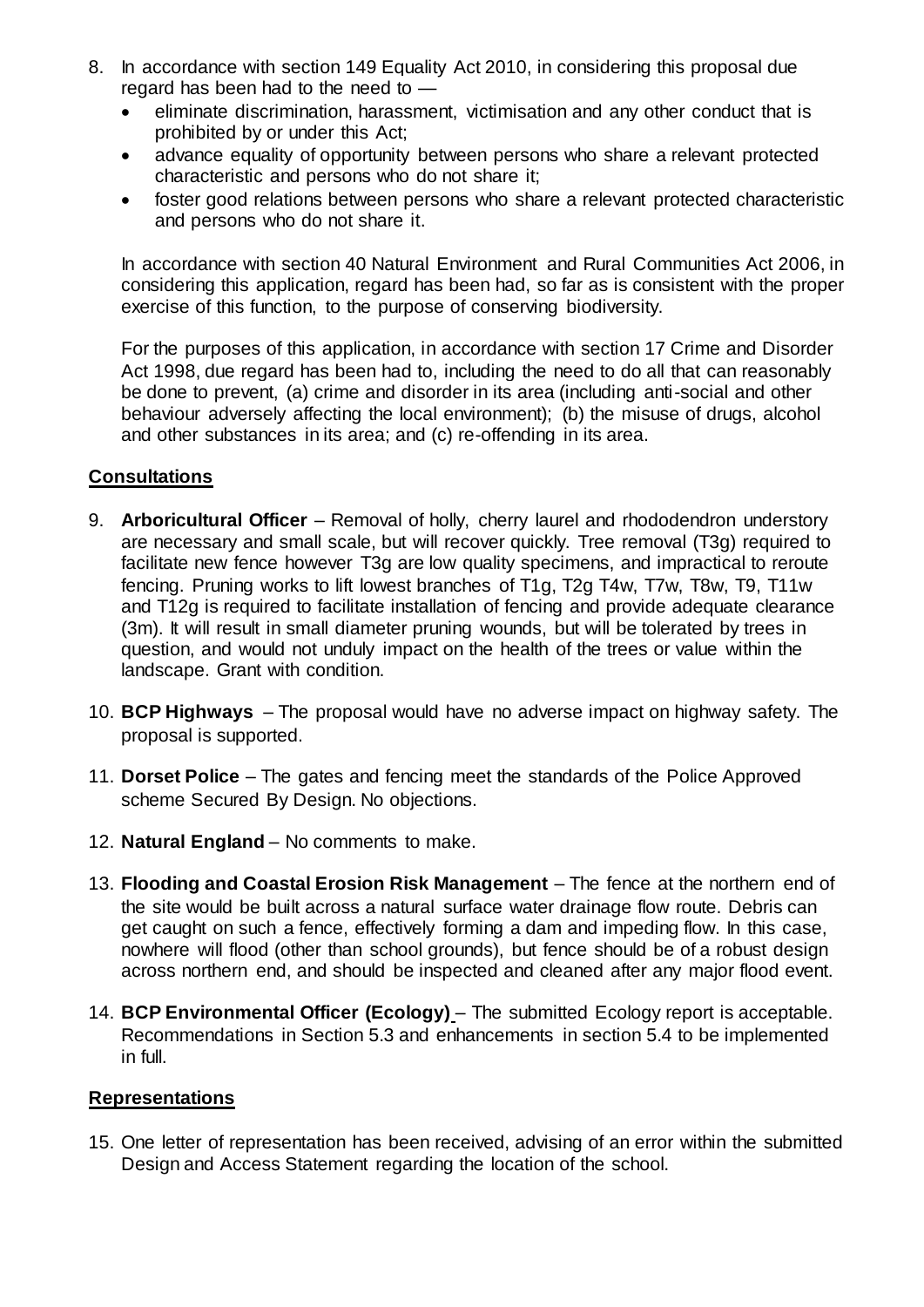# **Key Issue(s)**

- 16. The key issues involved with this proposal are:
	- Impact on Visual amenity and character of the area
	- Impact on The Green Belt
	- Impact on Residential amenity
	- Impact on Protected trees
	- Impact on Highway safety
	- Ecology and Biodiversity
- 17. These issues will be considered along with other matters relevant to this proposal below.

#### **Policy context**

## 18. **Poole Local Plan (November 2018)**

- PP1: Presumption in Favour of Sustainable Development
- PP2: Amount and Broad Location of Development
- PP26: Sports, Recreation and Community Facilities
- PP27: Design
- PP30: Heritage Assets
- PP32: Poole's Nationally, European and Internationally Important Sites
- PP33: Biodiversity and Geodiversity
- PP35: A Safe, Connected and Accessible Transport Network

## 19. **Broadstone Conservation Areas Character Appraisal and Management Plan**

#### 20. **Broadstone Neighbourhood Plan (Adopted June 2018)**

BP3: Enhancing Biodiversity BP4: Securing High Quality, Sustainable Design BP10: Protecting Community Facilities

## 21. **National Planning Policy Framework ("NPPF" / "Framework")**

Section 2 – Achieving Sustainable Development

Paragraph 11 –

"Plans and decisions should apply a presumption in favour of sustainable development. For **decision-taking** this means:

(c) approving development proposals that accord with an up-to-date development plan without delay; or

(d) where there are no relevant development plan policies, or the policies which are most important for determining the application are out-of-date, granting permission unless:

(i) the application of policies in this Framework that protect areas or assets of particular importance provides a clear reason for refusing the development proposed; or (ii) any adverse impacts of doing so would significantly and demonstrably outweigh the benefits, when assessed against the policies of this Framework taken as a whole."

Section 8 – Promoting Healthy and Safe Communities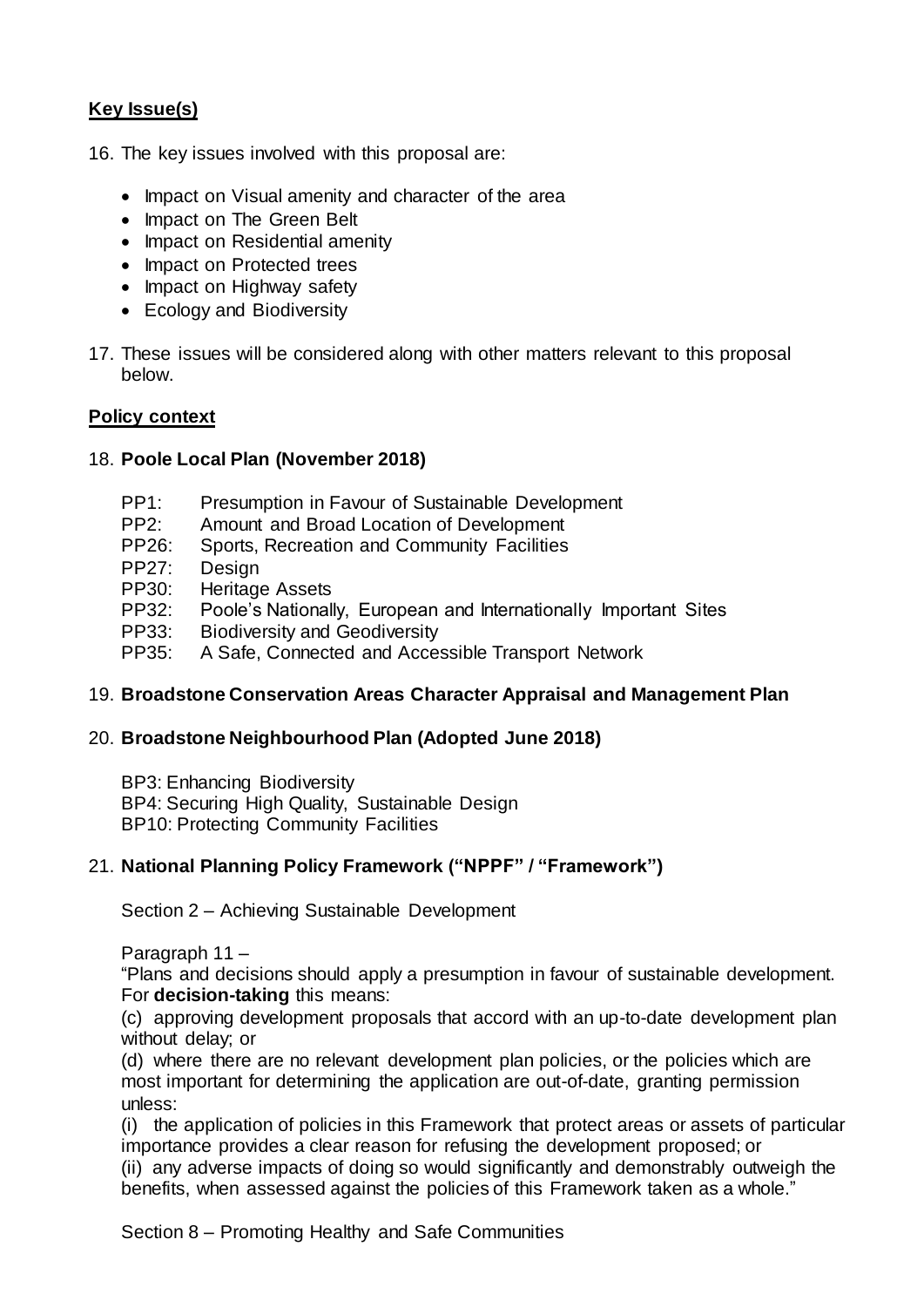Paragraph 97 – "Planning policies and decisions should promote public safety and take into account wider security and defence requirements by:

a) anticipating and addressing possible malicious threats and natural hazards, especially in locations where large numbers of people are expected to congregate<sup>43</sup>. Policies for relevant areas (such as town centre and regeneration frameworks), and the layout and design of developments, should be informed by the most up-to-date information available from the police and other agencies about the nature of potential threats and their implications. This includes appropriate and proportionate steps that can be taken to reduce vulnerability, increase resilience and ensure public safety and security and

b) recognising and supporting development required for operational defence and security purposes, and ensuring that operational sites are not affected adversely by the impact of other development proposed in the area".

Section 12 – Achieving Well-Designed Places

Paragraph 130 - Planning policies and decisions should ensure that developments: a) will function well and add to the overall quality of the area, not just for the short term but over the lifetime of the development; b) are visually attractive as a result of good architecture, layout and appropriate and effective landscaping; c) are sympathetic to local character and history, including the surrounding built environment and landscape setting, while not preventing or discouraging appropriate innovation or change (such as increased densities); d) establish or maintain a strong sense of place, using the arrangement of streets, spaces, building types and materials to create attractive, welcoming and distinctive places to live, work and visit; e) optimise the potential of the site to accommodate and sustain an appropriate amount and mix of development (including green and other public space) and support local facilities and transport networks; and f) create places that are safe, inclusive and accessible and which promote health and well-being, with a high standard of amenity for existing and future users; and where crime and disorder, and the fear of crime, do not undermine the quality of life or community cohesion and resilience.

Section 13 – Protecting Green Belt Land

Paragraph 147 – "Inappropriate development is, by definition, harmful to the Green Belt and should not be approved except in very special circumstances".

Paragraph 148 – "When considering any planning application, local planning authorities should ensure that substantial weight is given to any harm to the Green Belt. 'Very special circumstances' will not exist unless the potential harm to the Green Belt by reason of inappropriateness, and any other harm resulting from the proposal, is clearly outweighed by other considerations".

Section 15 – Preserving and Enhancing the Natural Environment

Paragraph 180 - When determining planning applications, local planning authorities should apply the following principles:

a) if significant harm to biodiversity resulting from a development cannot be avoided (through locating on an alternative site with less harmful impacts), adequately mitigated, or, as a last resort, compensated for, then planning permission should be refused;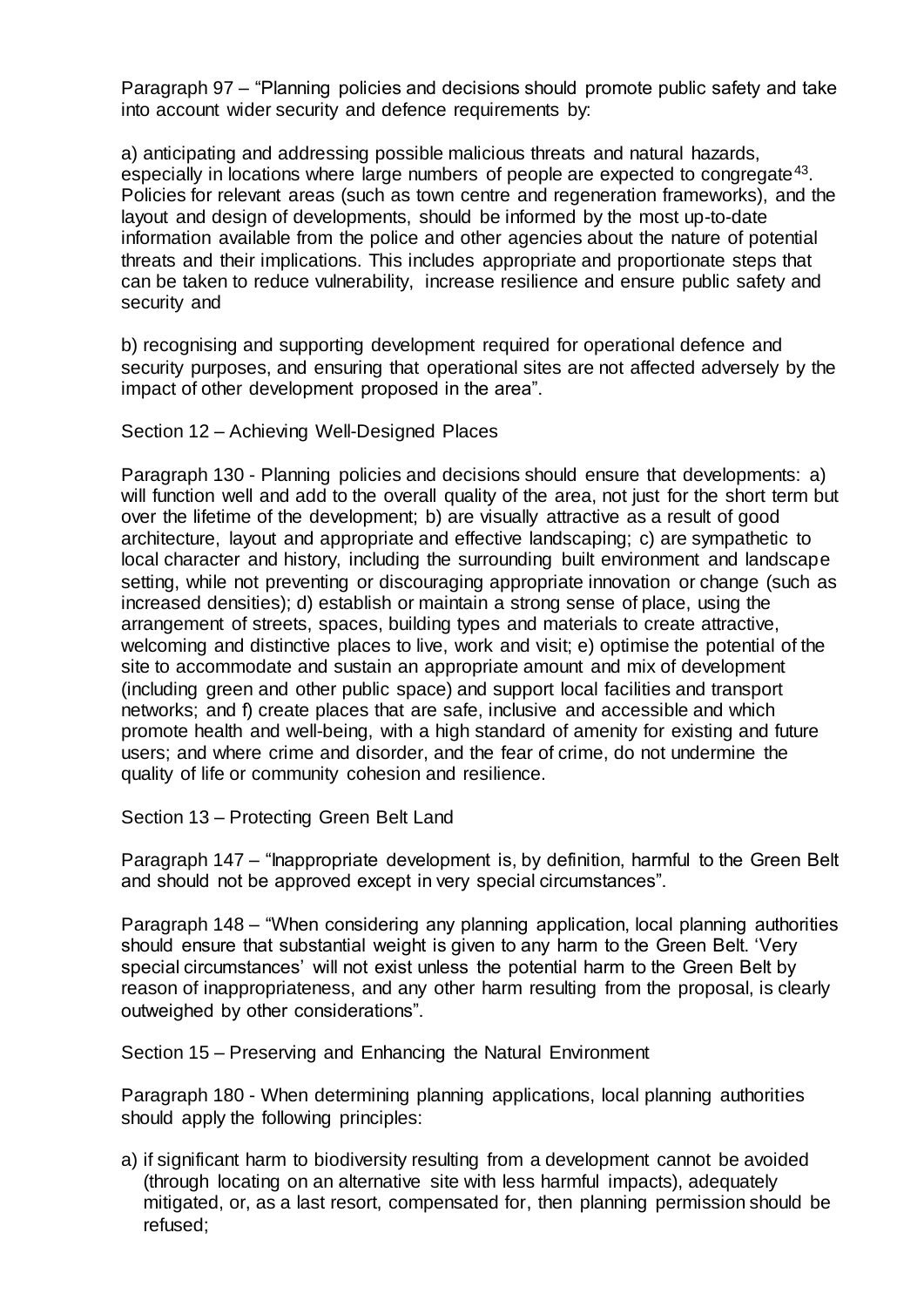- b) development on land within or outside a Site of Special Scientific Interest, and which is likely to have an adverse effect on it (either individually or in combination with other developments), should not normally be permitted. The only exception is where the benefits of the development in the location proposed clearly outweigh both its likely impact on the features of the site that make it of special scientific interest, and any broader impacts on the national network of Sites of Special Scientific Interest;
- c) development resulting in the loss or deterioration of irreplaceable habitats (such as ancient woodland and ancient or veteran trees) should be refused, unless there are wholly exceptional reasons63 and a suitable compensation strategy exists; and
- d) development whose primary objective is to conserve or enhance biodiversity should be supported; while opportunities to improve biodiversity in and around developments should be integrated as part of their design, especially where this can secure measurable net gains for biodiversity or enhance public access to nature where this is appropriate.

Paragraph 182 – "The presumption in favour of sustainable development does not apply where the plan or project is likely to have a significant effect on a habitats site (either alone or in combination with other plans or projects), unless an appropriate assessment has concluded that the plan or project will not adversely affect the integrity of the habitats site".

Section 16 – Conserving and Enhancing the Historic Environment

Paragraph 199 – "When considering the impact of a proposed development on the significance of a designated heritage asset, great weight should be given to the asset's conservation (and the more important the asset, the greater the weight should be)".

Paragraph 200 – "Any harm to, or loss of, the significance of a designated heritage asset (from its alteration or destruction, or from development within its setting), should require clear and convincing justification".

#### **Planning Assessment**

#### **Principle of Development**

22. Paragraph 97 of the NPPF outlines the importance of safety and security in development. This would include a public community facility such as a school for education purposes. The principle of erecting a boundary treatment to the school is acceptable.

#### **Impact on the Character of the Area**

23. The proposed fence and associated access gates along the perimeter of the fence would be 2.4m in height, coloured green, and be of a typical mesh design. It is of a design typically akin to schools and community facilities for the purposes of safety and security, and to that degree, would be an appropriate addition to the site. Its height would be of most prominence along the front boundary to the public realm and main road, however this would be broken up by the set back of the fencing for the vehicular access and adjoining pedestrian access to the car park, which would provide some visual relief and a break in its position along the front boundary. Its height would allow for the desired security benefits. On balance, taking in to account its appearance and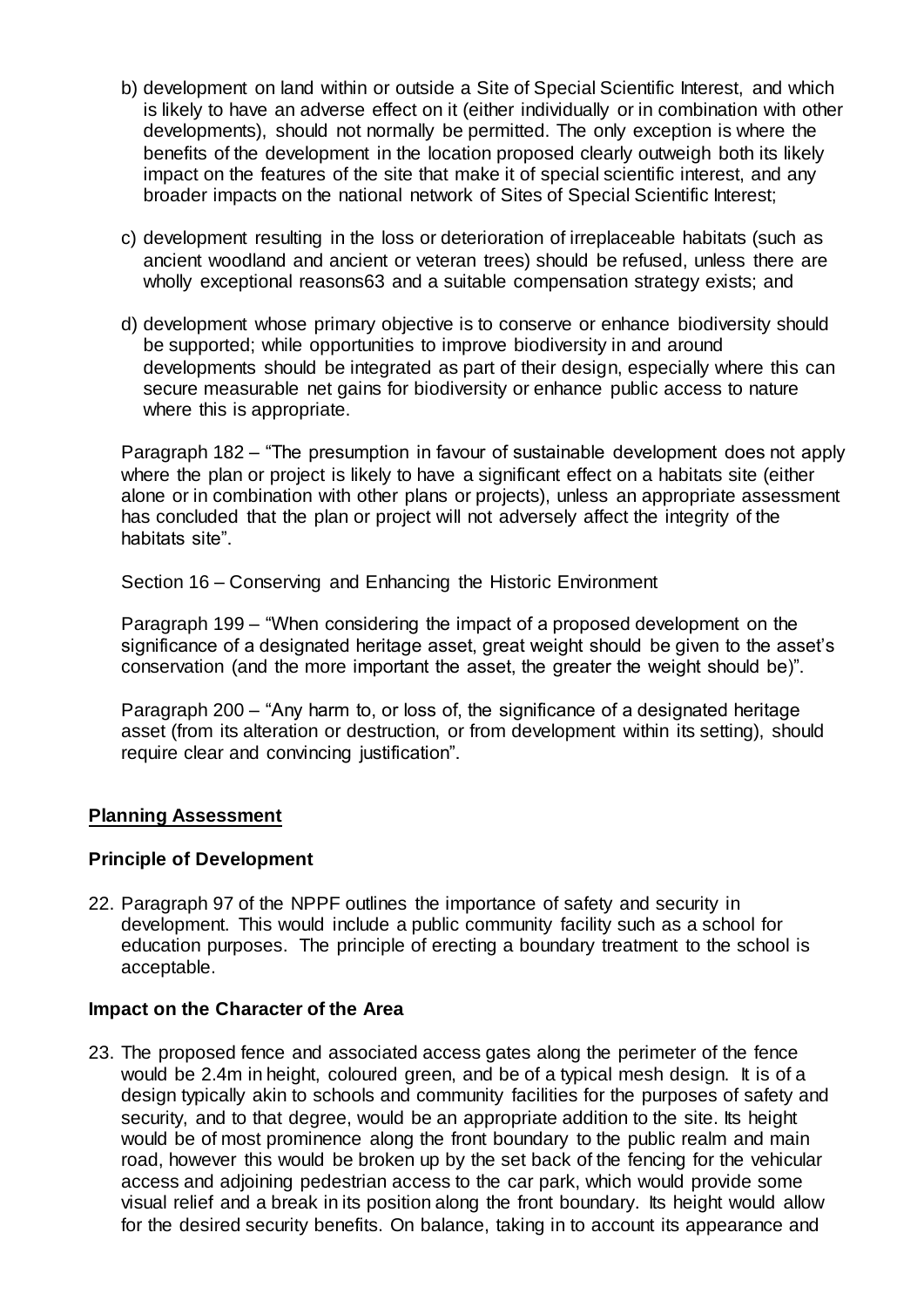design, would not result in an overtly prominent structure within the streetscene to the south of the site. The remaining fencing proposed would be situated on or near site boundaries that are heavily treelined with additional vegetation, and whilst it would be visible from neighbouring properties and land, it would integrate well by virtue of its design in to the verdant character of the area.

- 24. The fencing would be closest to the western boundary of the Ridgeway and Broadstone Park Conservation Area, and would be well distanced and separated from the Conservation Area by the existing school buildings, parking area and the adjacent residential properties at Nos.69 and 69a Dunyeats Road. It would also be close to Locally Listed Buildings of the Bowling Pavilion and No.86 Dunyeats Road, which are within the Conservation Area. Whilst the fencing to the front of the site would be visible from the footpath and highway of Dunyeats Road within the Conservation Area (to the south west of the site), and areas on the south side of Dunyeats Road within the Conservation Area, its design would not prevent existing views in to the site itself being seen, and would continue to support and promote the verdant nature of the site and surrounding area, and so it is considered that the proposal would preserve the setting of the Ridgeway and Broadstone Park Conservation Area. In addition, the Tudor Road and Golf Links Road Conservation Area is located further to the west and north west of the overall school site. However, it is well distanced from the application site, and the proposal would not have any impact on its setting.
- 25. Attention is given to the replacement nature of the fencing which would in turn remove existing boundary treatments which have since fallen into disrepair, including some parts to the northern and eastern boundaries which have collapsed in their entirety resulting in an unattractive and unsafe area within the school grounds. As such, the new fencing is considered to be more practical for both safety and future maintenance of the site, whilst to some degree enhancing the current appearance.
- 26. Consideration is also given to the need for the fencing which is to provide additional security for the school and its grounds. Dorset Police has submitted a representation for the application, and do not object to the proposal as it complies with their requirements under their approved scheme Secured by Design. This would include help promote a healthy and safer community which would comply with the standards set out within the NPPF.
- 27. For the reasons above, it is considered that the development would meet the aims of Policy PP27 and PP30 of the Poole Local Plan and the NPPF with regards to character and design, and heritage assets. In reaching this decision the Council has had due regard to the statutory duty in Section 72 of the Planning (Listed Buildings and Conservation Areas) Act 1990 which states that "*with respect to any buildings or other land in a conservation area, … special attention shall be paid to the desirability of preserving or enhancing the character or appearance of that area*."

#### **Impact on the Green Belt**

- 28. The northern area of the site, beyond the school buildings, is within the Green Belt. Therefore, some of the proposed development would be situated within the Green Belt. The current use of the part of the site within the Green Belt is for sport and outdoor recreation in conjunction with the activities of the school which is considered to preserve the openness of the green belt.
- 29. There is no specific reference under Paragraph 149 for the provision of fences and paraphernalia within exceptions to inappropriate development in the Green Belt, and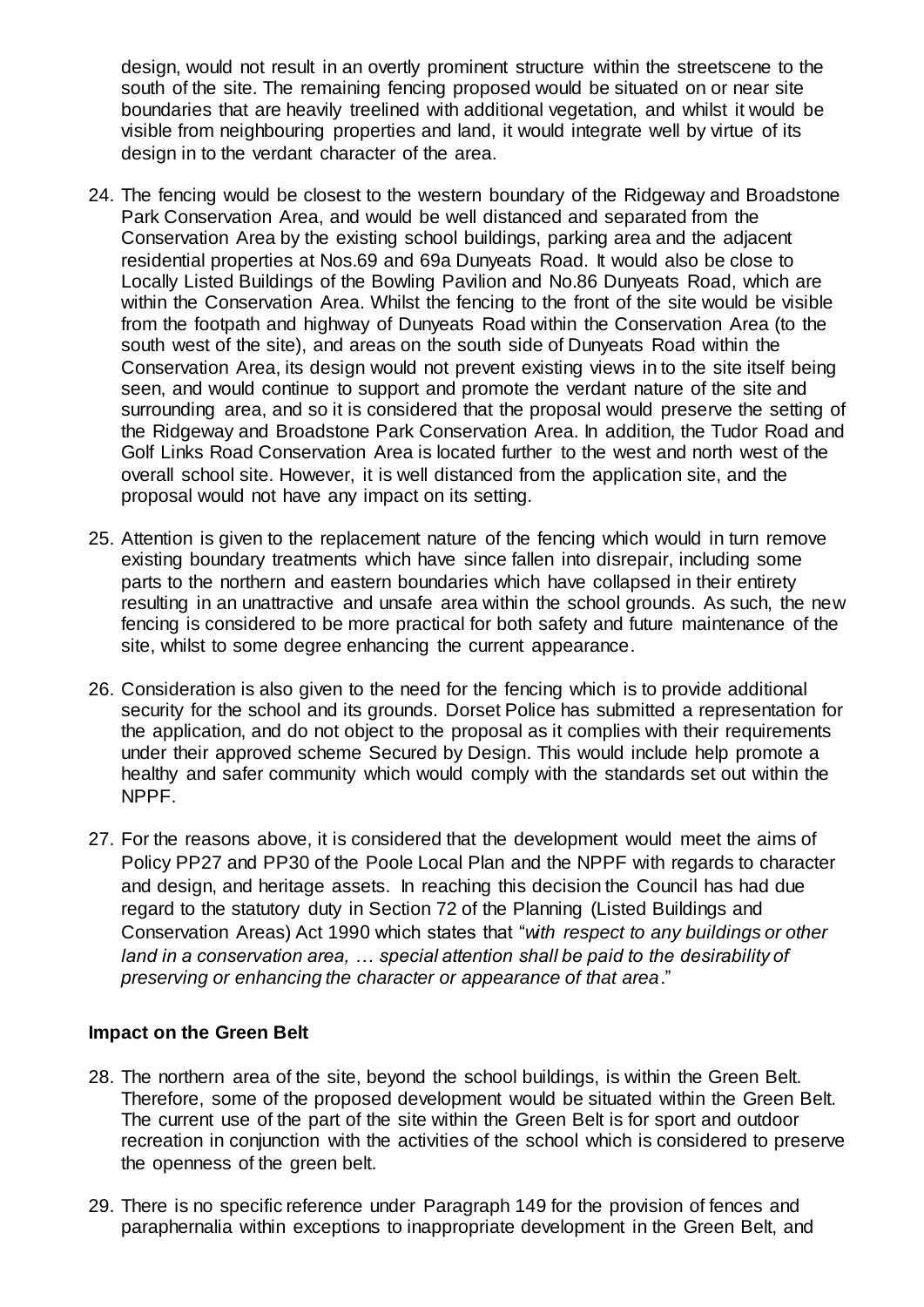only refers to new buildings. Whilst the fencing would support this function of the land use, it would be considered inappropriate development within the Green Belt. Consequently very special circumstances are required in order to make an exception to polices designed to preserve the openness of the green belt.

- 30. In this case, the fencing is considered to be a necessary security feature for the school. The fencing would provide a relevant function to the school in the safeguarding of pupils during the school day, either from a risk of pupils leaving the school grounds, or from members of the public entering the school grounds. As the school site extends into the green belt, a boundary fence plainly could not be located in an alternative site outside of the green belt. In this instance, paragraphs 97 and 130 of the NPPF promotes and supports the provision of safe places to provide environments which are secure, prevent crime and disorder, and reduce vulnerability. As a linear feature the proposals would have a limited effect on the openness of the Green Belt.
- 31. Given that the application site is an education facility, and the existing fencing around the site is in need of replacement, it is considered on balance, that there are very special circumstances as outlined within other sections of the NPPF, specifically Paragraph 97 and 130, for the provision of the fencing that outweighs the harm to the Green Belt by its form of inappropriate development, and the scheme complies with PP2 of the Poole Local Plan.

## **Impact on Residential Amenity**

32. Part of the proposed fence would be positioned on the boundary with the residential property at 69a Dunyeats Road to the west of the site. It would be positioned alongside the front garden only. The height could be considered as excessive to this neighbour; however it would be difficult to demonstrate harm from the additional 0.4m height above that would be allowed under Permitted Development. The fence is permeable and is of a lightweight structure which would not result in harmful shading, and its position, combined with the proposed green colour would form part of the existing verdant boundary between the site and the neighbouring property. Other residential properties to the east of the site would not be immediately adjacent to the fence, with an intervening road to Broadstone Cemetery and woodland, and it is not considered that the fence would have a direct impact upon their living conditions, or those of properties opposite the site on Dunyeats Road, with the highway itself providing separation to these neighbours. For the reasons above, it is considered that the development would meet the provisions of PP27 of the Poole Local Plan.

#### **Impact on Protected Trees**

- 33. The applicant has submitted an Arboricultural Impact Assessment, Method Statement and Tree Protection Plan. Protected trees are located along the western and northern boundaries of the site. The proposal will result in the pruning of most of the protected tree groups to provide a 3m clearance from the ground to facilitate the development. Other pruning, some shrub removal and removal of T3g, which is not covered by a Tree Preservation Order, would be carried out on other trees within or adjacent to the site.
- 34. The Trees Officer is content that the tree works proposed would not harm the longevity of the trees, with the impact to overall visual amenity being slight and short term. The proposed installation of the posts for the fence would be done in a manner that would not lead to harm to the trees. Posts within the Root Protection Areas would be hand dug, and avoidance of roots more than 25mm diameter would be taken account of in the final positioning of the posts. The posts would also be lined with heavy-duty polythene sheeting to protect the trees from coming in to contact with chemicals from the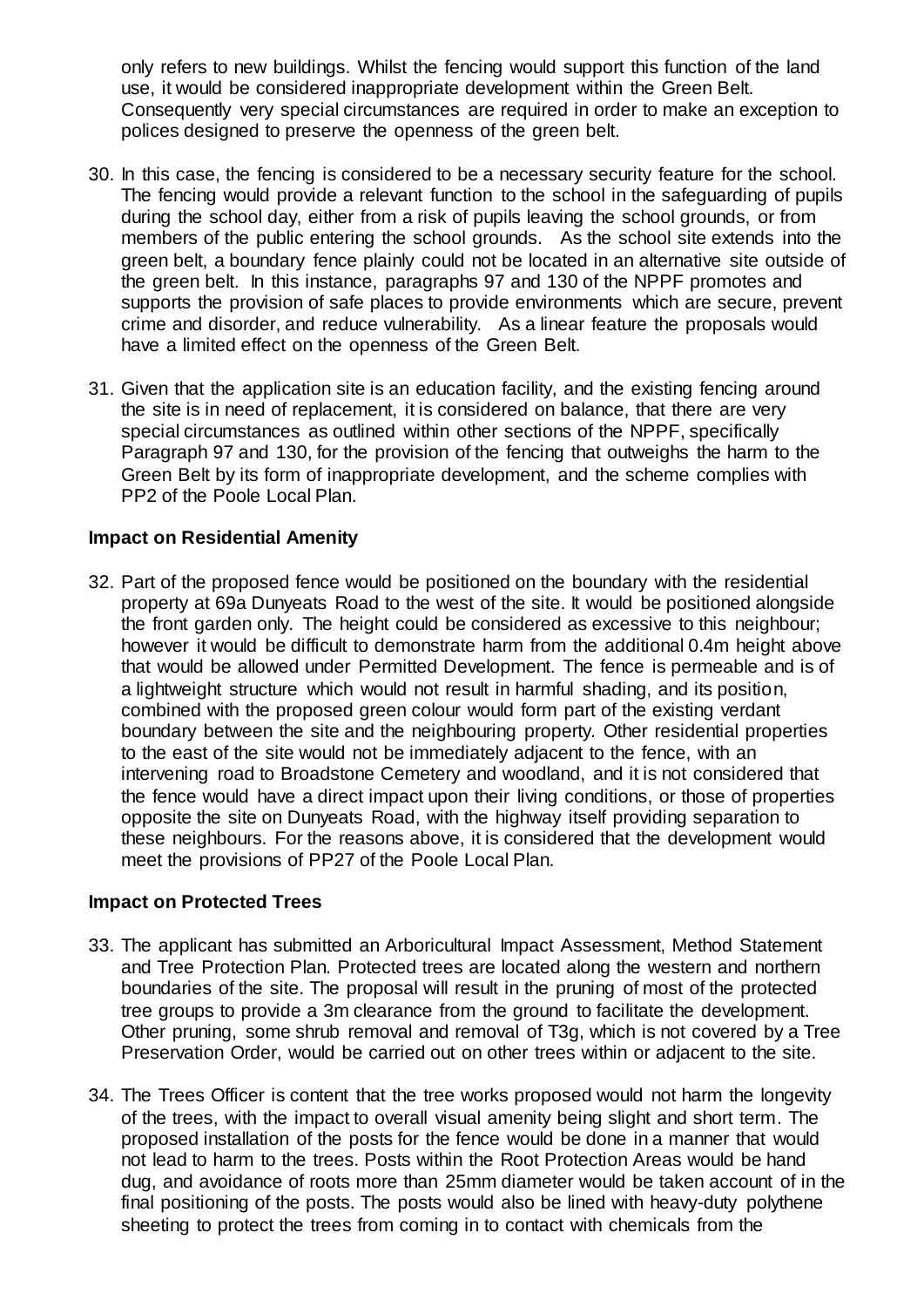installation of the fence. The proposed tree works accord with the provisions of PP27 of the Poole Local Plan.

## **Impact on Highway Safety**

35. The proposed fence along the vehicular access to the site would be in a very similar position to the existing gates and metal-railed fences at this location. Whilst the fence would be higher than that currently in place, it would not impede highway safety as there would still be visibility through the fence, and there would still be sufficient space to exit the highway and not obstruct traffic on Dunyeats Road, in the event that the gates were locked. The proposal accords with the provisions of PP35 of the Poole Local Plan.

# **Ecology and Biodiversity**

- 36. The proposed fencing would largely replace existing fencing around the site, albeit much lower in height. It is therefore not considered to result in any detrimental ecological impacts from a ground perspective. No further concerns from the increase in the height of the fencing have been raised by Natural England, nor from the Council's Environment (Ecology) Officer. An Ecology Appraisal was submitted by the applicant, which is considered acceptable by the Council Environment Officer, subject to the implementation of procedures and enhancements detailed within Sections 5.3 and 5.4 of the Ecology Appraisal. This details certain time periods in which works must be undertaken to prevent harm to wildlife. This can be secured by condition.
- 37. There would be a loss of trees on the site to facilitate part of the development. Whilst these trees are not covered by the Tree Preservation Order, they would result in a net loss in biodiversity. The site is already heavily constrained by trees and has limited opportunities to replant. Taking this into account, and the condition of the trees to be removed, it is considered that the provision of two replacement trees within the front of the site would be acceptable to support the existing stock of trees.
- 38. The proposal therefore accords with PP32 and PP33 of the Poole Local Plan.

## **Planning Balance / Conclusion**

- 39. Planning permission is sought for the erection of a 2.4m high fence. Whilst the proposal accords with most relevant local policies, it does conflict with PP2 of the Local Plan, in that "The Council will carefully manage the Green Belt in accordance with National Policy", and subsequently the NPPF. It has been identified that the proposal would constitute inappropriate development, as outlined in paragraphs 147-150 of the NPPF. However, it would accord with other NPPF policies relating to the safety and safeguarding of sites, and ultimately the safety and safeguarding of people that would use them, under paragraphs 97 and 130. Given the nature of the site as a school, which forms an integral part of providing education in the local community, it is considered that very special circumstances are applicable in this case to allow the additional development within the Green Belt, and, on balance, the impacts to the openness of the Green Belt are acceptable.
- 40. Therefore, having considered the appropriate development plan policies and other material considerations, including the NPPF, it is considered that subject to compliance with the conditions attached to this permission, the development would be in accordance with the Development Plan when read as a whole, would not materially harm the character or appearance of the area or the amenities of neighbouring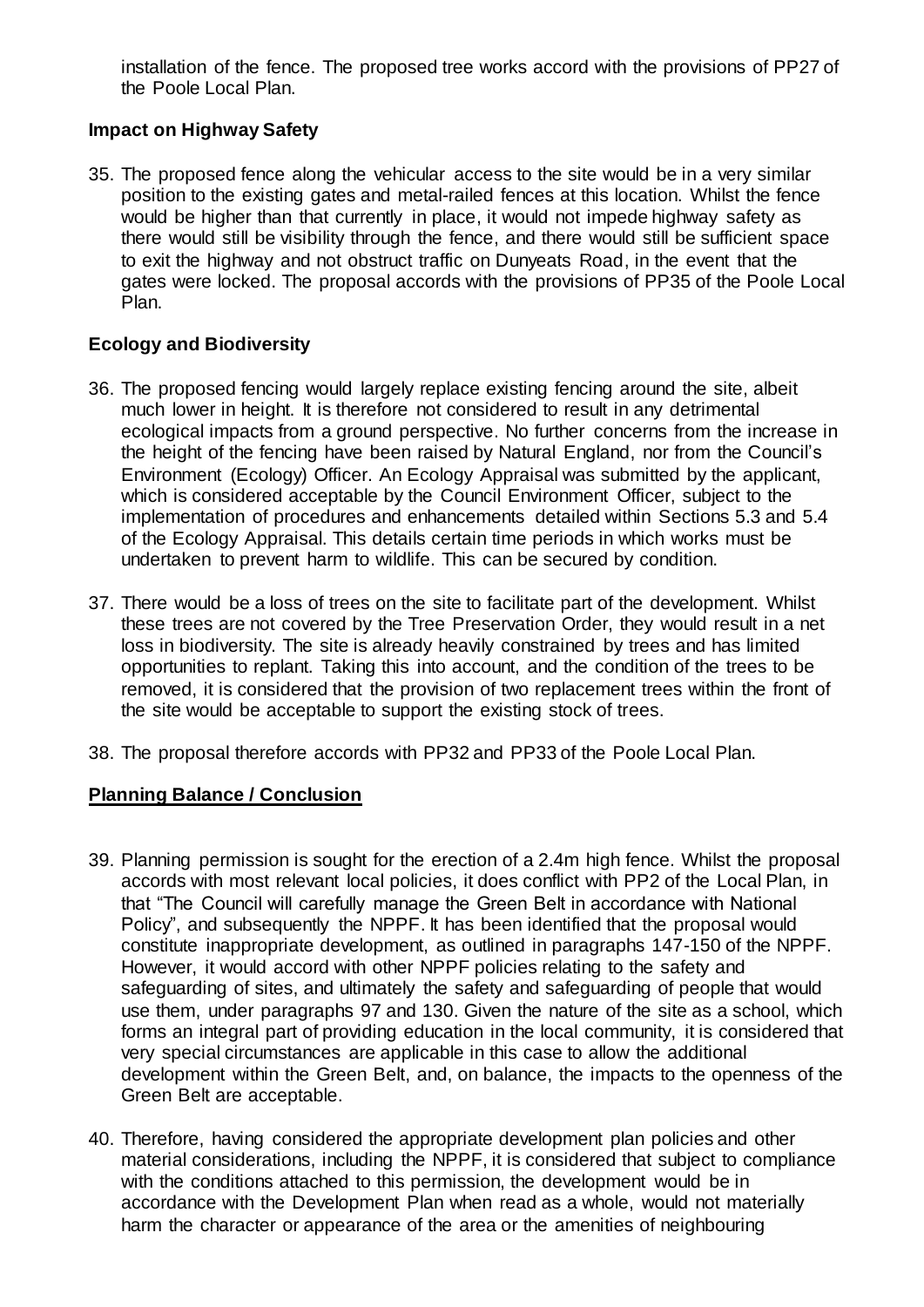occupiers, would be acceptable in terms of impact on trees, would not result in any highway safety issues and would not have a detrimental impact on biodiversity, with enhancements and protection for the development. The Development Plan Policies considered in reaching this decision are set out above.

#### **Recommendation**

41. **GRANT** permission subject to the following conditions:

## **Conditions**

1. The development to which this permission relates shall be begun not later than the expiration of three years beginning with the date of this permission.

Reason: This condition is required to be imposed by the provisions of Section 91 of the Town and Country Planning Act 1990 and amended by Section 51(1) of the Planning and Compulsory Purchase Act 2004.

2. The development hereby permitted shall be carried out in accordance with the following approved plans:

Drawing No. 383-P-01 revision B – Location Plan received 06/10/21 Drawing No. 383-P-02 revision B – Block Plan received 06/10/21 Drawing No. 383-P-03 revision C – Overview of Locations received 14/10/21 Drawing No. 383-P-04 revision B – Fencing Location 1 received 14/10/21 Drawing No. 383-P-05 revision A – Fencing Location 2 received 19/08/21 Drawing No. 383-P-06 revision A – Fencing Location 3 received 19/08/21 Drawing No. 383-P-07 revision B – Fencing Location 4 received 06/10/21 Drawing No. 383-P-08 – Typical Fencing Elevation received 02/09/21

Reason: For the avoidance of doubt and in the interests of proper planning.

3. The materials to be used for the fencing, and the colour of the fencing, shall be as detailed under Section 4 of the Design and Access Statement received 24/03/2021.

Reason: To ensure a satisfactory visual relationship of the new development and that existing and in accordance with Policy PP27 of the Poole Local Plan (November 2018).

4. All works relating to the ground clearance, tree works, demolition and development with implications for trees shall be carried out as specified in the approved arboricultural method statement and shall be supervised by an arboricultural consultant holding a nationally recognised arboricultural qualification.

Reason: To prevent trees on site from being damaged during construction works and in accordance with Policy PP27 of the Poole Local Plan (November 2018)

5. Two trees of a size and species and in a location to be agreed in writing with the Local Planning Authority, shall be planted in accordance with BS3936, BS4043, BS4428 and BS8545 within six months following implementation of this permission. The trees shall be thereafter maintained for a period of five years including the replacement of any trees, or any trees planted in replacement for it, which die, are removed or become damaged or diseased within this period with trees of a similar size and of the same species, unless the Local Planning Authority gives written consent to any variation. The